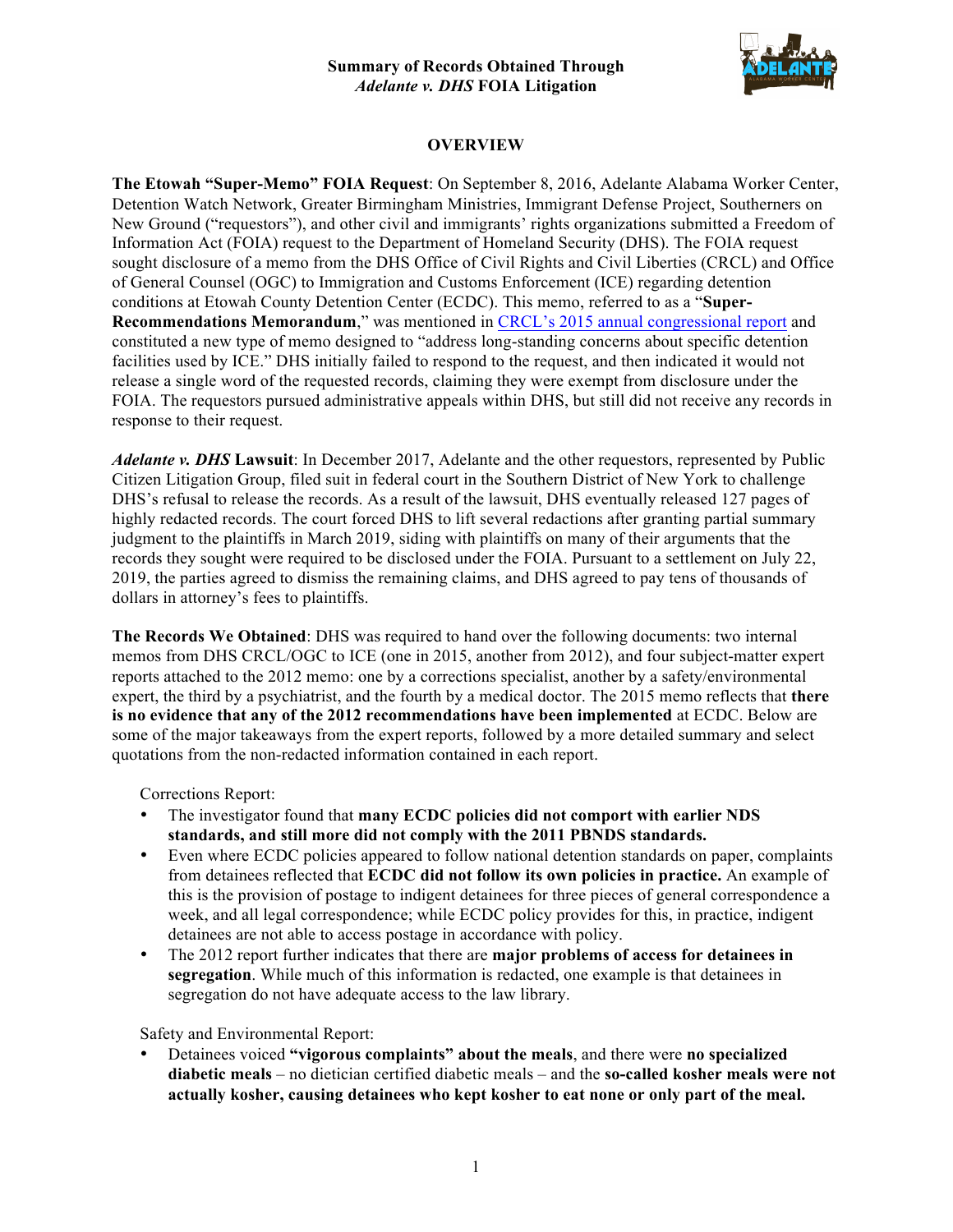

- The **conditions of the showers was dismal**; there were no dividers, many drains were blocked with scum and organic debris, and lights were out.
- All detainees were issued XL boxers upon intake, regardless of what sized they actually needed.

Mental Health Report:

- As of the time of the report in June 2012, there was **only one mental health officer at ECDC**. As a radiology technician, she appeared **entirely unqualified**; she was trained by her predecessor, who similarly had **no mental health qualifications.**
- One doctor prescribed all the psychotropic medications to ECDC detainees, and **he never met with detainees**. He relied solely on notes from others to prescribe the medication.
- Detainees complained consistently about the **lack of access to mental health care**.

Medical Report:

- The only way detainees could access medical assistance was through written request, and **the bulk of medical requests were responded to with written responses, including potentially serious complaints.**
- While almost all of the recommendations are redacted, one was not: "**ECDC must make efforts to ensure that medically necessary medications are provided without gap.** Such efforts would include staff training and supervisory alerts in the electronic health record."

# **DETAILED SUMMARY OF RECORDS**

#### **May 28, 2015 Memorandum from DHS Office of General Counsel and Office for Civil Rights and Civil Liberties to ICE**

- Purpose of memo: 1) notify of complaints involving Etowah County Jail (ECJ) that CRCL has received since its 2012 visit to the facility, 2) detail CRCL's history of investigations, site visits, and recommendations at or about ECJ, and; recommend that ICE act to resolve the facility's ongoing problems (p1)
- Over three site visits (September 2006 [corrections and environmental health and safety experts], June 2008 [medical expert], and May 2012 ["after continued receipt of serious complaints…CRCL returned a third time, bring with it corrections, medical care, mental health care, and environmental health and safety experts), "subject-matter experts identified a number of concerns, including [redacted]." (pp2-3)
- Details additional discussions with ICE in August 2014 ("A major focus of the discussion [was] . . . compliance with the 2011 Performance Based National Detention Standards."), December 2014, and January 2015 (p4)
- As of the writing of the memo in May 2015, "ICE [had] not yet provided its response to the recommendations in the CRCL November 2012 memorandum." (p4)
- *"To date, there have been no known changes at ECJ*.*"* (p4)
- *"Since CRCL's last site visit in 2012, CRCL has received approximately 50 complaints about the same or similar problems that CRCL and its experts found in three prior site visits*. *We therefore conclude that serious problems persist at ECJ.*" (p4)
- Although mostly redacted, the memo refers to the "deficiencies identified at ECJ through previous site visits and complaint investigations" and recommends that ICE "transition to the 2011 Performance Based National Detention standards." This strongly indicates that ICE practices at ECJ do not comport with these standards. (pp4-5)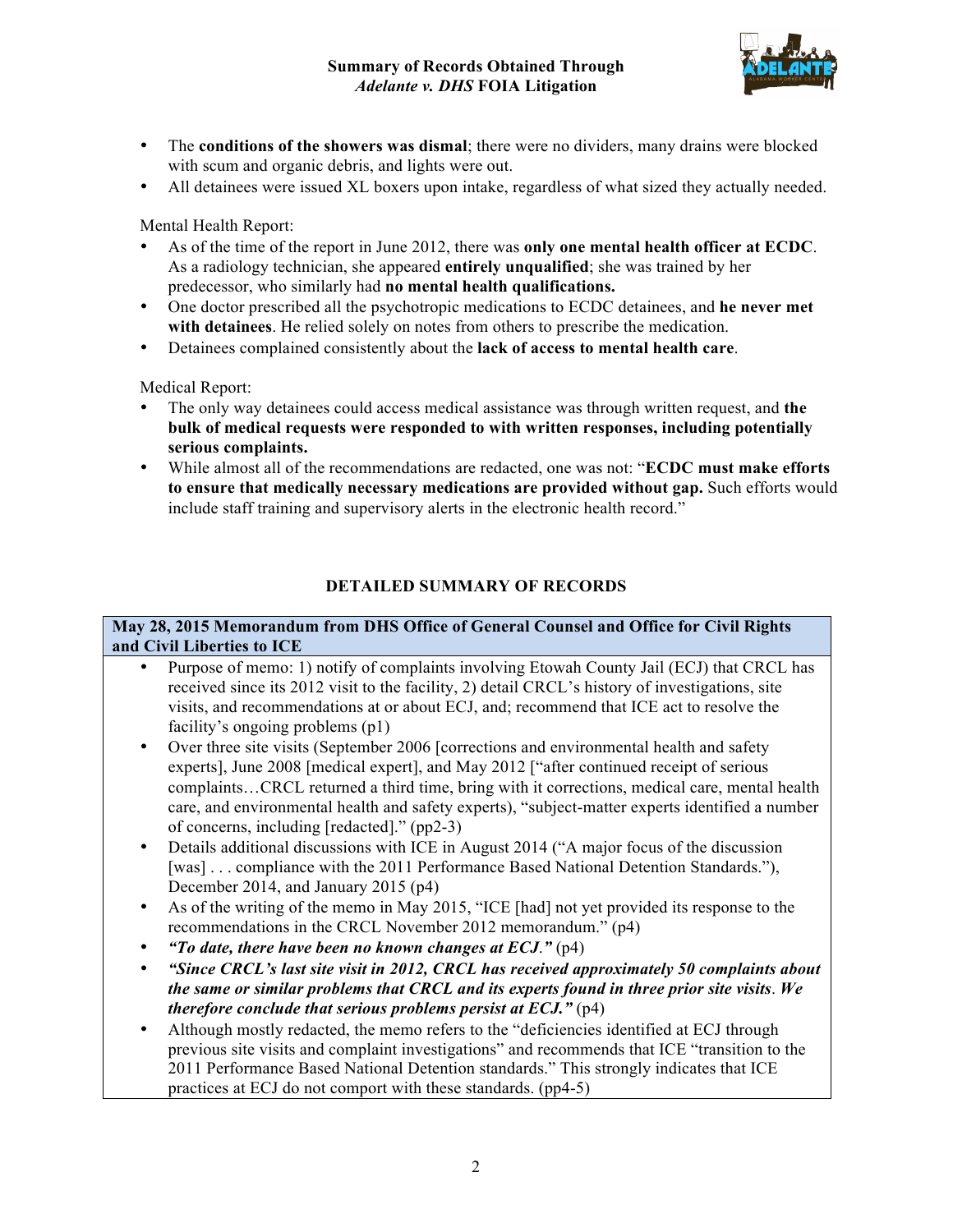

#### **November 2, 2012 Memorandum from DHS CRCL to ICE**

- "From July to October 2011, CRCL has received seven complaints, including multiple group complaints related to conditions at [Etowah County Detention Center] ECDC. Following a review of these complaints, CRC: decided to conduct a site review of ECDC." (p1)
- "As part of the review, CRCL engaged the assistance of four subject-matter experts: a medical consultant; a mental health consultant; a penologist; and, an environmental health and safety consultant. As a result of detainee and staff interviews, document review, and direct observation, *the subject-matter experts identified concerns regarding conditions at the facility."* (p2)
- The memo lists a number of standards, but all recommendations and analyses are redacted.
- While most of the recommendations are redacted, a recommendation regarding medications was not: "ECDC must make efforts to ensure that medically necessary medications are provided without gap. Such efforts would include staff training and supervisory alerts in the electronic health record." It is followed by a footnote: "This latter change was already implemented by the HAS prior to our expert's departure." (p4)
- "Currently, there is a total of 36 square feet of dedicated medical examination floor space." (p5)
- "[W]e hope that you will take immediate action to address the recommendations contained in their memorandum." (p15)

### **Correction Expert's Report on Etowah County Detention Center – Wendy S. Still, MAS – June 10, 2012**

- **Qualifications:** The report was conducted by an "expert corrections consultant" with a "Master's Degree in Criminology, Law, and Society from the University of California of Irvine" and "26 years operating, managing, and performing direct supervision and oversight for up to ten male and female prisons with approximately 40,000 inmates and 15,000 staff for the California Department of Corrections and Rehabilitation." The consultant also taught "criminal justice related subject matter at Stanford University." (pp2-3)
- The specific complaints that the consultant reviewed raised allegations of *"excessive detainee transfer interfering with detainee immigration court matters; discrimination; retaliation; lack of access to law library and legal resources; excessive lockdowns; inadequate recreation access; ineffective detainee grievance procedures; overcrowding; difficult in making and receiving telephone calls; difficultly [sic] in sending outgoing mail; harassment by staff; and an inadequate visitation program."* (p2)
- In order to make her findings, the consultant "examined a variety of documents; conducted a site visit at ECDC on May 23-25. 2012, along with CRCL staff and experts who examined medical care, mental health care, and environmental health and safety issues; and interviewed staff and detainees." (p4)
- Allegation 1: Excessive Lockdowns, Disciplinary, and Counts:
- "I determined that *housing unit officers are by facility practice, but not written policy, authorized to informally lock detainees down for disciplinary purposes for up to 24-hour periods without following any due process or formal disciplinary process. The NDS standards do not authorize this practice*." (p7)
- "Based on discussions with custody staff, all movement is frozen until the entire facility count is cleared for all six formal institutional counts. Each formal count can take at least 30 minutes or more to clear . . . The PBNDS 2011 language also requires 'counts shall be scheduled to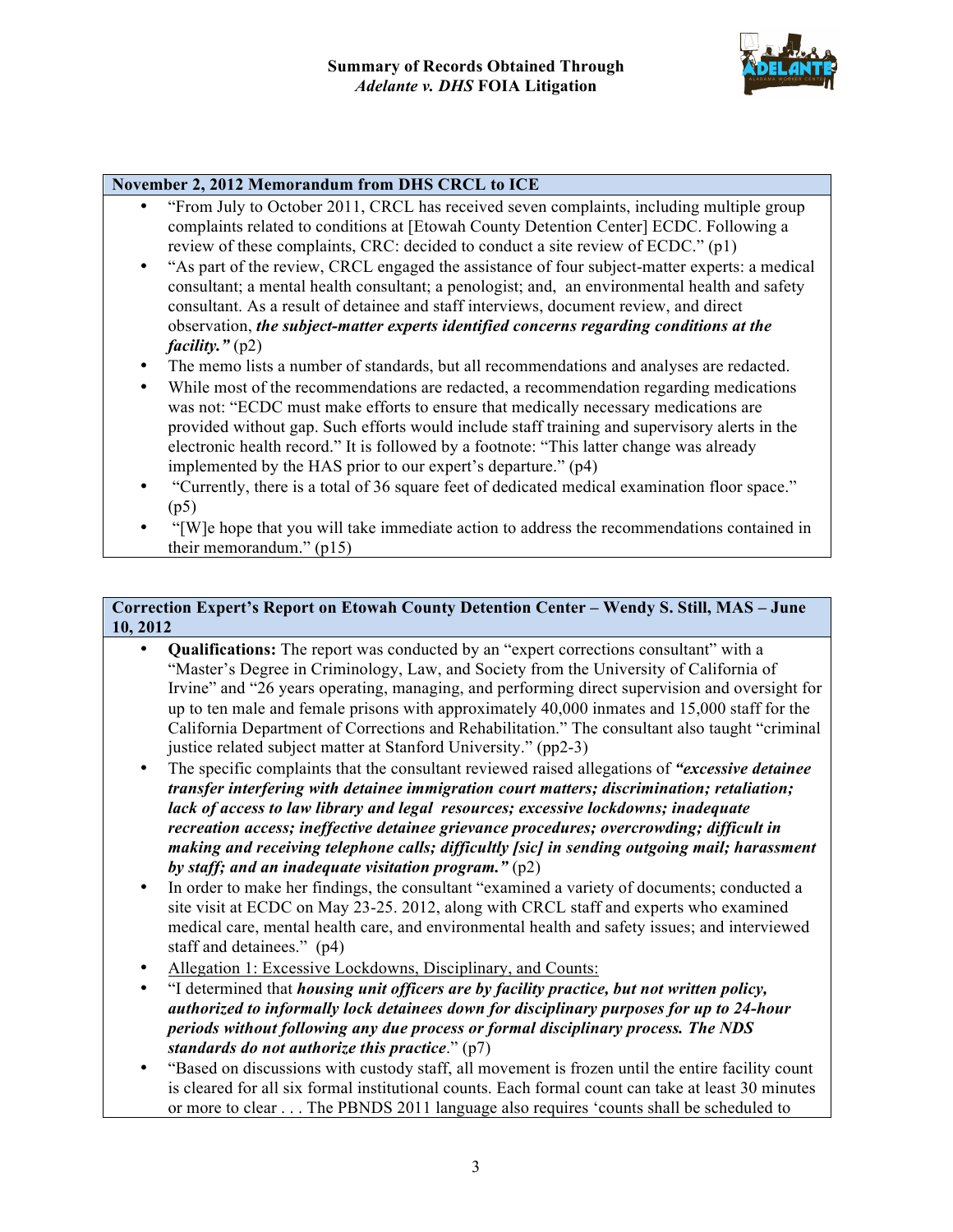

achieve full accountability with *minimal interference* with daily work and activity schedules.'" What follows is redacted. (p7)

- Allegation 2: Lockdowns Related to Commissary Distribution:
- "[NDS] requires in the Vending Machines or Commissary Section that times and procedures for commissary usage be [included in the handbook or posted] . . . The commissary delivery times are not included in the Detainee Handbook and are not poised in the housing units," in violation of NDS. (p8)
- Allegation 3: Excessive Transfers Missed Court Dates, Denied Access to Legal Materials:
- The expert report documents instances whereby detainees had been moved excessively, including 7 moves in 24 days, causing him to miss his immigration court date. (p9)
- *"A review of the ECDC Access to Legal Materials policy confirms that detainees have routine access to legal materials," according to the report, but all evaluation of detainee grievances are redacted* (p9)
- The revised ICE policy on detainee transfers, issued in January 2012 after the detainee's complaints, "should reduce the number of transfers that detainees are subjected to." (p10)
- Allegation 4: Inadequate Transfer Notice and Inhumane Conditions During Transportation
- A detainee reported that in June 2011, he was transported without the required Detainee Transfer Notification Letter; the investigator confirmed that there was no such letter in his file. *He was forced to travel on a bus without bathroom facilities; during this time, another detainee with a medical problem was made to defecate at the back of the bus, while the rest of the detainees were told to go to the front of the bus.* The relevant standards, including the PBNDS, require that detainees be transported in a safe and humane manner and that vehicles must be kept clean and sanitary at all times. (p10)
- Allegation 5: Legal Services:
- Over 100 detainees reported that there were only two computers for 100 detainees, and the law library was accessible only four hours daily. The investigator found that that additional computers and printers were being installed, for a total of five computers and two printers for each unit. *Detainees reported that the computers and printers often did not work, and they were often denied access to implements like paper and other office supplies to prepare for legal proceedings.* (p11)
- *Detainees in segregation also reported that they could not meaningfully access the law library*; ECDC staff reported that detainees in these units had access from  $2:30 - 5:30$  AM daily. However, *the actual printed law library schedule did not have a specific time listed for detainees in segregation; they had to request law library time in writing to the unit officer*, in contravention of the NDS standard, which states that detainees in segregation "shall have the same law library access as the general population unless compelling security concerns require limitation." (p12)
- *While many detainees need to research criminal law to appeal their own cases, criminal case law is not part of the legal collection provided for all detainee law libraries.* (p12)
- Allegation 6: Visitation:
- ECDC visitation is completed through a video visitation system.
- *The 2011 PBNDS standard encourages facilities to provide both contact and non-contact visitation, for not less than one hour. The ECDC policy specifies a 30-minute period for visits.* (p13)
- Allegation 7: Recreation:
- Detainees alleged that they cannot exercise on equipment "like human beings." The investigator found that detainees in only three units  $-4$ , 9, and  $10 -$  had access to outdoor recreation area. While her findings in this area are largely redacted, the investigator cited the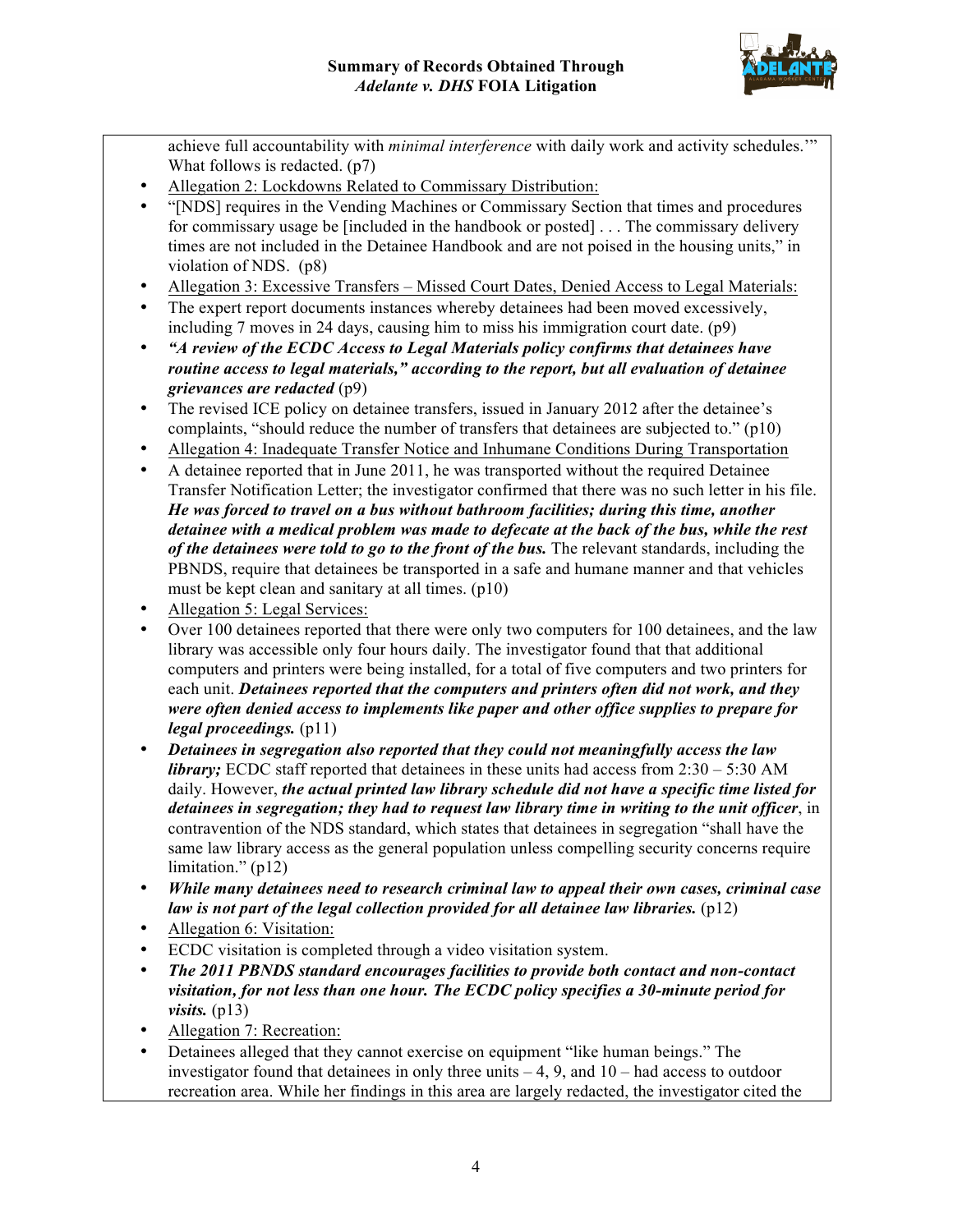

NDS standard that detainees housed in a facility without access to open-air recreation area may, after six months of incarceration, be transferred to a different facility with an outdoor recreation area. The 2011 PBNDS changed the review period from six to three months. (p14)

- Allegation 8: Mail:
- *The NDS standards require that indigent detainees should receive free postage for three pieces of outgoing general correspondence and all correspondence related to legal matters, which the ECDC Correspondence Policy complies with on paper, the investigator's review of twelve months of the ICE Detainee Request Logbook identified six complaints for lack of access to weekly postage mail allotment from indigent detainees.* (p15)
- Allegation 9: Staff-Detainee Communication, Discourteous Treatment, and Staff Intimidation:
- A detainee reported that he was threatened with lock up and physical intimidation by an officer when he was trying to bring to the officer's attention an urgent medical issue. The investigator found that the detainee was experiencing a pressing medical issue, but the rest of her findings are redacted regarding this incident. (p16)
- *The ICE Detainee log book reflects over 1,767 detainee requests for assistance in less than one year.* While the rest of the investigator's findings giving context to this statement are redacted, the large number of requests suggests that conditions at ECDC are very wanting. (p16)
- Allegation 10: Classification:
- *ECDC classification policy allows for the housing of high, medium, and maximum level detainees in the same unit*, meaning that low-level offenders are housed with maximum-level detainees. (p17)
- Allegation 11: Identification:
- Detainees complained that they only used a wristband for identification, and they were concerned about medication being distributed to the wrong detainee as a result. Staff interviewed reported that the ECDC used to have picture identification cards but that they were routinely lost. The rest of this section is redacted. (pp17-18)
- Allegation 12: Telephone Access:
- There were over 20 requests that ICE provide free phone calls. *While the ECDC policy aligns with the NDS policy, which states that detainees will be permitted to make direct and free calls "in a personal or family emergency or when the detainee can otherwise demonstrate a compelling need (to be interpreted liberally)," in practice detainees are not able to make free calls.* (p18)
- *The investigator identified a number of other major concerns, including food service for special, medical, and religious diets, and access in the special management (segregation) unit, but almost all of the information in those sections is redacted.*

**Report for the U.S. Department of Homeland Security Office for Civil Rights and Civil Liberties: Environmental Health and Safety Report – Diane Skipworth – June 26, 2012**

- **Qualifications:** none provided, other than her degrees: (RD, LD, RD, CLLM)
- ECDC lacks registered dietitian approved meals for medically therapeutic diets, including the diabetic diet. (p3)
- *ECDC does not have a kosher kitchen . . . the facility does not keep meat nad dairy food items and the preparation and service utensils used with each group stored in areas separate from each other as required by the NDS.* (p3)
- Of the 28 detainees receiving "kosher" meals, they report that they do not eat the meal or only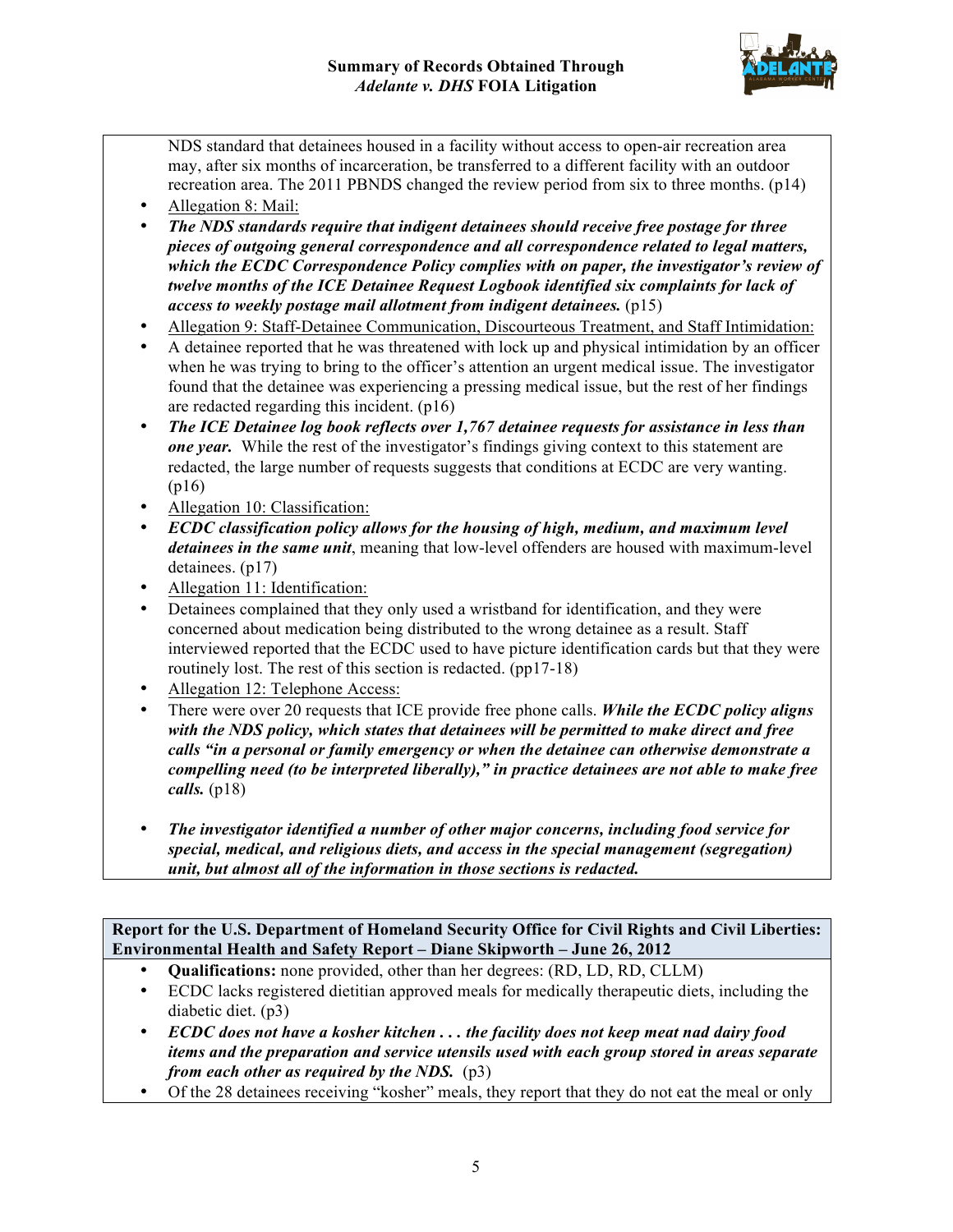

eat certain components, as it is not truly kosher. (p3)

- The majority of entrees are bean, pasta, or rice based, and there is little fresh fruit or milk. Detainees voiced "vigorous complaints" about the food during interviews (p4)
- ECDC issues all detainees extra-large (XL) boxer shorts during the intake process, regardless of the actual size needed. (p6)
- Detainees reported that clothing and linen sent to the laundry comes back gray and has an unpleasant odor, therefore, they prefer to self-launder their clothing in the cell and bathroom lavatories. (p10)
- *The showers do not have dividers. Although the NDS standards is silent at to privacy in bathrooms and showers, ECDC should comply with the ACA Plumbing Fixtures standard, "Detainees shall be provided with a reasonably private environment in accordance with safety and security needs.* ECDC should also comply with the PBNDS standard requiring a "minimum ratio of one shower for every 12 inmates." (p14)
- Further, the shower drains were almost completely blocked in some units, and mildew was growing in the grout and on the ceiling. Many shower and sinkroom lights were out, producing a very dim and unsafe environment. (p15)

## **Report for the U.S. Department of Homeland Security Office for Civil Rights and Civil Liberties: Kenneth Appelbaum, M.D. – June 26, 2012 (Mental Health Report)**

- **Qualifications:** Investigator is the Clinical Professor of Psychiatry and Director of Correctional Mental Health Policy and Research for the Center of Health Policy and Research at the Commonwealth Medicine division of the University of Massachusetts Medical School. The investigator spent two full days at ECDC on May 23 and 24 2012, conducted interviews with staff and detainees and conducted document reviews (pp2-3)
- *ECDC has had only one individual designated as their mental health staff person. She was unlicensed, with only a bachelor's degree, and trained a radiology technician to function as her backup mental health staff person. She recently had left ECDC, so the radiology technician is the designated mental health staff person at the facility.* (p6) The National Commission on Correctional Health Care (NCCHC) standards defined "qualified mental health professional" as "a psychiatrist, psychologist, psychiatric social worker, licensed professional counselor, psychiatric nurse, or others who by virtue of their education, credentials, and experience are permitted by law to evaluation and care for the mental health needs of patients. (p9)
- *One doctor provides all of the psychotropic medications used at ECDC; notably, he does not meet with patients himself.* (p6)
- The NCCHC Standards focusing on suicide state that "mental health staff should assess and *interact with* the suicidal inmate on a daily basis." Inmates on suicide watch are placed in suicide safety smocks, but interaction with mental health staff does not appear to have been a part of protocol. (pp7, 17) Furthermore, the NCCHC Suicide Prevention Protocol state that restraint jackets / smocks "should be avoided whenever possible, and used only as a last resort when the inmate is physically engaging in self-destructive behavior." (p17)
- *A number of detainees consistently reported that they have no access to a psychiatrist, and some appeared to have significant unaddressed mental health issues.* (p8). The NCCHC states that mental health services should be available for all inmates who require them. (p10)
- The NDS and the NCCJC standards require that there be medical staff large enough to perform basic exams and treatments for all detainees. (p12)